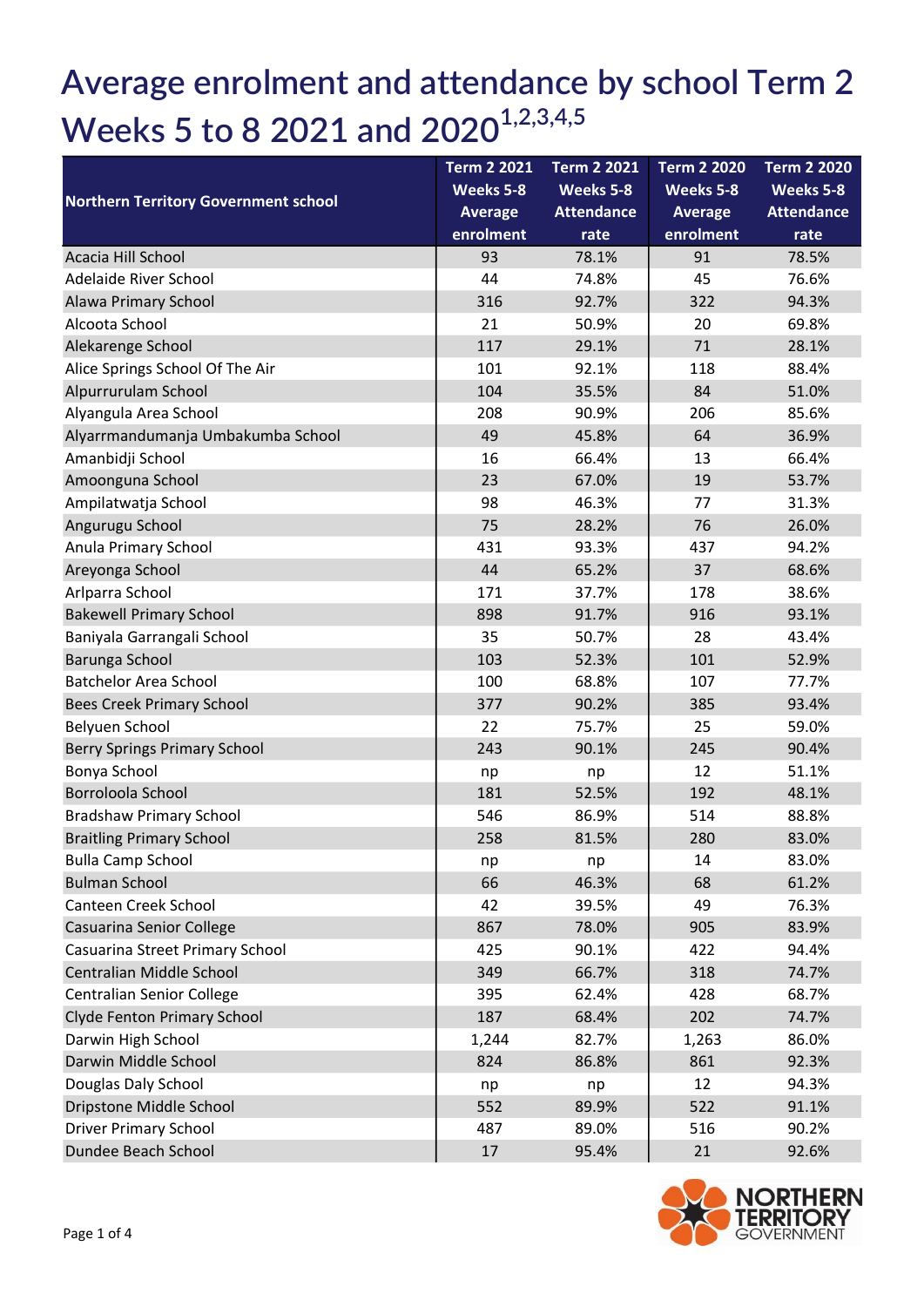|                                             | <b>Term 2 2021</b> | <b>Term 2 2021</b>       | <b>Term 2 2020</b> | <b>Term 2 2020</b> |
|---------------------------------------------|--------------------|--------------------------|--------------------|--------------------|
| <b>Northern Territory Government school</b> | Weeks 5-8          | Weeks 5-8                | Weeks 5-8          | Weeks 5-8          |
|                                             | <b>Average</b>     | <b>Attendance</b>        | <b>Average</b>     | <b>Attendance</b>  |
|                                             | enrolment          | rate                     | enrolment          | rate               |
| <b>Durack Primary School</b>                | 468                | 91.5%                    | 460                | 92.5%              |
| <b>Elliott School</b>                       | 73                 | 57.3%                    | 61                 | 57.4%              |
| Epenarra School                             | 37                 | 39.7%                    | 48                 | 36.5%              |
| Finke School                                | 32                 | 55.1%                    | 27                 | 61.8%              |
| <b>Forrest Parade School</b>                | 116                | 85.8%                    | 102                | 90.1%              |
| Gapuwiyak School                            | 190                | 53.6%                    | 212                | 50.8%              |
| Gillen Primary School                       | 254                | 68.4%                    | 245                | 68.6%              |
| Girraween Primary School                    | 488                | 90.9%                    | 502                | 94.6%              |
| <b>Gray Primary School</b>                  | 299                | 86.0%                    | 330                | 89.0%              |
| Gunbalanya School                           | 265                | 46.6%                    | 242                | 31.8%              |
| <b>Haasts Bluff School</b>                  | np                 | np                       | 30                 | 55.7%              |
| Harts Range School                          | 59                 | 54.8%                    | 64                 | 71.6%              |
| Henbury School                              | 152                | 83.9%                    | 142                | 83.0%              |
| <b>Howard Springs Primary School</b>        | 315                | 88.8%                    | 287                | 89.9%              |
| Humpty Doo Primary School                   | 387                | 91.1%                    | 388                | 92.8%              |
| Imanpa School                               | 19                 | 61.5%                    | 17                 | 42.5%              |
| Jabiru Area School                          | 167                | 75.8%                    | 193                | 70.2%              |
| Jilkminggan School                          | 70                 | 71.4%                    | 87                 | 59.3%              |
| Jingili Primary School                      | 303                | 89.4%                    | 305                | 91.9%              |
| Kalkaringi School                           | 191                | 47.9%                    | 183                | 49.7%              |
| Karama Primary School                       | 191                | 80.1%                    | 183                | 84.5%              |
| Katherine High School                       | 546                | 60.1%                    | 552                | 74.4%              |
| Katherine School Of The Air                 | 174                | $\overline{\phantom{0}}$ | 201                | $\overline{a}$     |
| Katherine South Primary School              | 306                | 86.8%                    | 338                | 88.4%              |
| Kiana School                                |                    |                          |                    |                    |
| Kintore Street School                       | 55                 | 75.4%                    | 57                 | 73.8%              |
| Lajamanu School                             | 178                | 27.9%                    | 198                | 36.0%              |
| Laramba School                              | 71                 | 52.8%                    | 58                 | 47.0%              |
| Larapinta Primary School                    | 396                | 82.1%                    | 369                | 88.0%              |
| Larrakeyah Primary School                   | 514                | 93.2%                    | 533                | 95.5%              |
| Laynhapuy Homelands School                  | 144                | 58.9%                    | 125                | 58.6%              |
| Leanyer Primary School                      | 593                | 93.1%                    | 575                | 93.8%              |
| Ludmilla Primary School                     | 134                | 84.2%                    | 124                | 78.1%              |
| MacFarlane Primary School                   | 199                | 71.2%                    | 204                | 71.0%              |
| Malak Primary School                        | 192                | 84.4%                    | 216                | 83.1%              |
| Mamaruni School                             | 59                 | 39.8%                    | 62                 | 34.5%              |
| Maningrida College                          | 550                | 39.0%                    | 452                | 35.8%              |
| Manunda Terrace Primary School              | 196                | 82.0%                    | 171                | 80.3%              |
| Manyallaluk School                          | 28                 | 44.8%                    | 19                 | 58.5%              |
| Mataranka School                            | 35                 | 83.5%                    | 30                 | 85.0%              |
| Mbunghara School                            | 12                 | 71.5%                    | 20                 | 83.0%              |
| Middle Point School                         | 26                 | 83.8%                    | 26                 | 83.8%              |
| Milikapiti School                           | 56                 | 63.9%                    | 62                 | 64.1%              |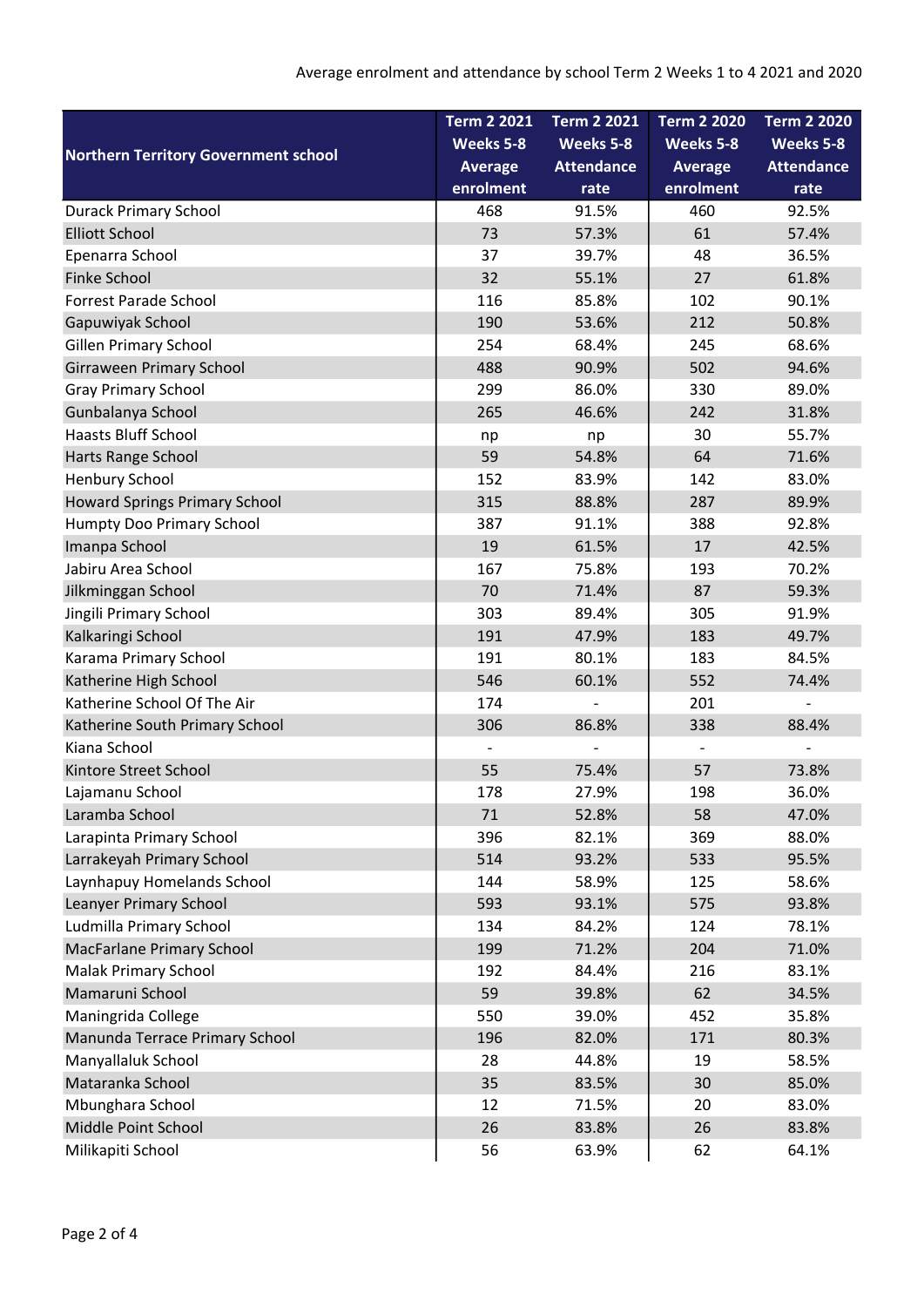| <b>Northern Territory Government school</b>     | <b>Term 2 2021</b> | <b>Term 2 2021</b> | <b>Term 2 2020</b> | <b>Term 2 2020</b> |
|-------------------------------------------------|--------------------|--------------------|--------------------|--------------------|
|                                                 | Weeks 5-8          | Weeks 5-8          | Weeks 5-8          | Weeks 5-8          |
|                                                 | <b>Average</b>     | <b>Attendance</b>  | <b>Average</b>     | <b>Attendance</b>  |
|                                                 | enrolment          | rate               | enrolment          | rate               |
| Milingimbi School                               | 269                | 29.6%              | 338                | 24.3%              |
| <b>Millner Primary School</b>                   | 187                | 77.3%              | 208                | 76.3%              |
| Milyakburra School                              | 27                 | 57.9%              | 15                 | 47.5%              |
| Minyerri School                                 | 181                | 51.8%              | 178                | 45.0%              |
| <b>Moil Primary School</b>                      | 172                | 85.6%              | 202                | 91.5%              |
| Moulden Primary School                          | 267                | 80.6%              | 271                | 79.0%              |
| <b>Mount Allan School</b>                       | 41                 | 32.0%              | 40                 | 54.3%              |
| Mulga Bore School                               | 25                 | 35.9%              | 14                 | 73.7%              |
| <b>Murray Downs School</b>                      | 21                 | 66.0%              | 15                 | 43.4%              |
| Mutitjulu School                                | 39                 | 51.7%              | 34                 | 46.1%              |
| Nakara Primary School                           | 560                | 92.5%              | 596                | 93.3%              |
| Nemarluk School                                 | 180                | 84.9%              | 175                | 88.9%              |
| <b>Neutral Junction School</b>                  | 12                 | 51.9%              | 25                 | 53.1%              |
| Newcastle Waters School                         | 22                 | 74.5%              | 15                 | 66.2%              |
| Nganambala School                               | 23                 | 65.4%              | 25                 | 72.3%              |
| Nganmarriyanga School                           | 127                | 41.1%              | 129                | 36.7%              |
| Ngukurr School                                  | 278                | 41.7%              | 256                | 51.6%              |
| Nhulunbuy High School                           | 285                | 74.0%              | 319                | 80.6%              |
| Nhulunbuy Primary School                        | 390                | 86.6%              | 421                | 86.7%              |
| Nightcliff Middle School                        | 402                | 82.4%              | 367                | 87.4%              |
| <b>Nightcliff Primary School</b>                | 692                | 90.6%              | 655                | 93.8%              |
| Northern Territory School of Distance Education | 762                |                    | 531                |                    |
| Ntaria School                                   | 148                | 44.5%              | 177                | 41.2%              |
| Numbulwar School                                | 117                | 36.9%              | 153                | 28.5%              |
| Nyirripi School                                 | 58                 | 57.7%              | 41                 | 83.2%              |
| Palmerston College                              | 1,190              | 75.4%              | 1,210              | 78.4%              |
| Papunya School                                  | 110                | 38.0%              | 111                | 32.7%              |
| Parap Primary School                            | 515                | 92.3%              | 508                | 93.3%              |
| Peppimenarti School                             | 48                 | 34.5%              | 67                 | 45.6%              |
| Pigeon Hole School                              | 22                 | 66.7%              | 22                 | 76.7%              |
| Pine Creek School                               | 31                 | 42.1%              | 56                 | 64.3%              |
| Pularumpi School                                | 50                 | 68.6%              | 37                 | 74.7%              |
| Ramingining School                              | 278                | 39.6%              | 267                | 32.2%              |
| Robinson River School                           | 54                 | 62.9%              | 57                 | 60.3%              |
| Rockhampton Downs School                        | 22                 | 22.5%              | 28                 | 26.4%              |
| <b>Rosebery Primary School</b>                  | 493                | 90.0%              | 517                | 91.0%              |
| Ross Park Primary School                        | 502                | 90.4%              | 476                | 92.9%              |
| Sadadeen Primary School                         | 201                | 67.1%              | 184                | 72.6%              |
| Sanderson Middle School                         | 389                | 77.2%              | 395                | 85.9%              |
| Shepherdson College                             | 546                | 37.0%              | 549                | 34.2%              |
| <b>Stirling School</b>                          | 13                 | 60.3%              | 20                 | 62.1%              |
| <b>Stuart Park Primary School</b>               | 640                | 93.7%              | 644                | 94.8%              |
| <b>Taminmin College</b>                         | 1,172              | 82.9%              | 1,167              | 85.1%              |